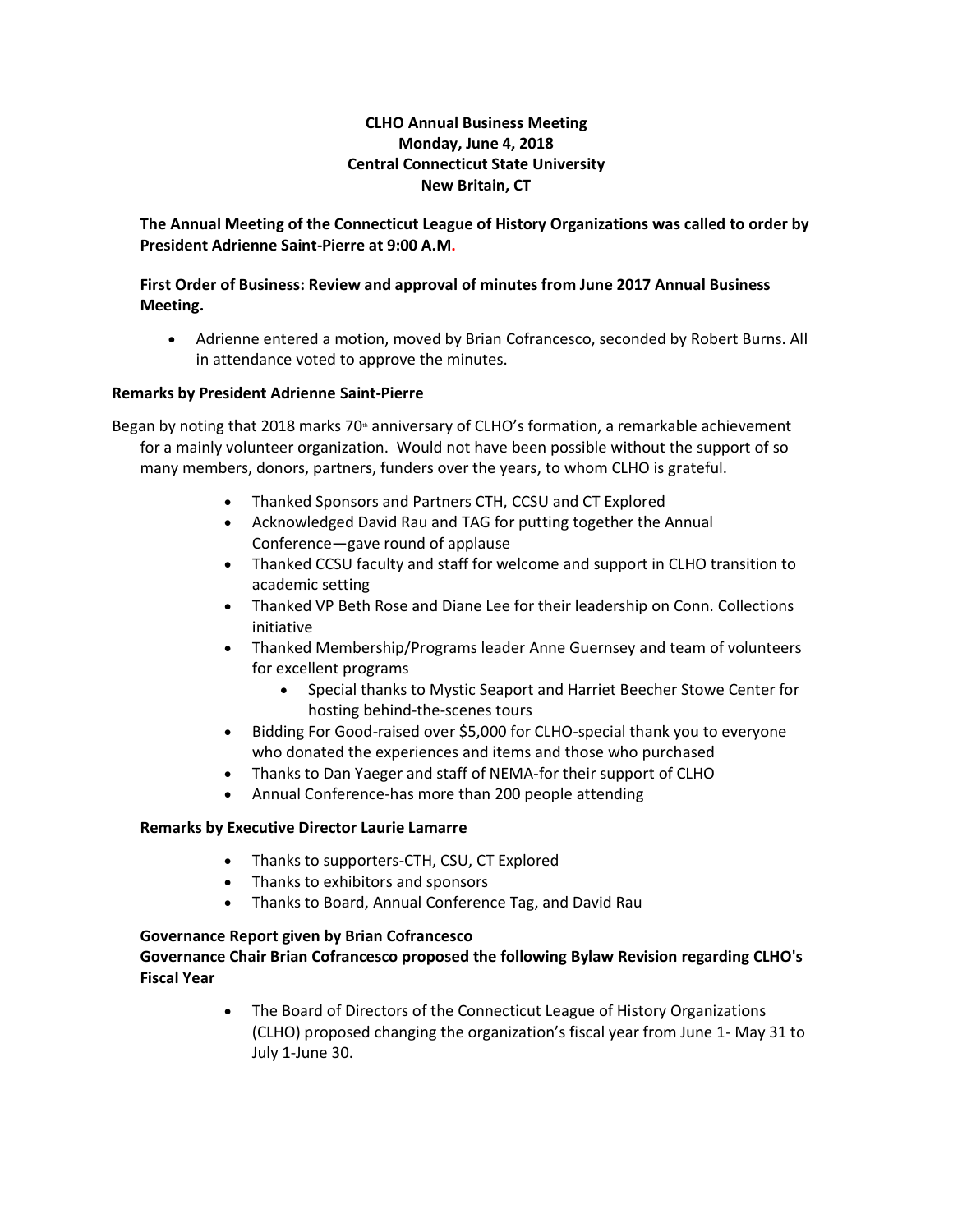• This will make the fiscal year consistent with many other organizations and the majority of funders. As such, the Board proposes amending the Bylaws as follows:

*"Article 9 – Finance, Section 1: The fiscal year will be July 1 to June 30."*

- Per our Bylaws, this amendment would take effect immediately, extending the 2017-2018 fiscal year through June 30, 2018.
- Brian Cofrancesco submitted this proposal on behalf of the CLHO Board, and it was seconded by Jeff Hostetler, and all in attendance voted to approve the revision.

## **Outgoing Board**

**Members Governance Chair** 

Brian Cofrancesco recognized, thanked, and presented each with a certificate:

- Amy Durbin, 2 years served as a board member and Awards co-chair
- Rebecca Hatcher, 7 years as a board member and Awards co-chair
- Robert Novak, 7 years as board member and Secretary

## **Presentation of Officers and Directors**

Governance Chair Brian Cofrancesco thanked this year's Nominating Tag who helped put together the proposed slate: Adrienne Saint-Pierre, Elizabeth Rose, dann Broyld, and non-Board member Sarah Griswold.

Brian announced CLHO Directors who are continuing in the second year of their two-year term and thanked them for their service:

- Diane Calabro
- Brian Cofrancesco
- Stacey Danielson
- Megan Olver
- Anne Guernsey
- David Rau
- Adrienne Saint-Pierre

Brian next presented CLHO Directors nominated to continue for another term of service (2018- 2020):

- dann Broyld (2022) (CCSU)
- Laurie Masciandaro (2022) (Roseland Cottage, Historic New England)
- Laura Smith (2022) (University of Conn.)
- Elizabeth Rose (2020) (Fairfield Museum)

Brian then presented the nominees for First Term, Class of 2024:

- Leslie Evans (2024) (Avery-Copp House)
- Nick Foster (2024) (Wilton Historical Society)
- Melissa Josefiak (2024) (Essex Historical Society)
- Darlene Kascak (2024) (Institute for American Indian Studies)
- Mandy Ranslow (2024) (Conn. DOT archaeologist)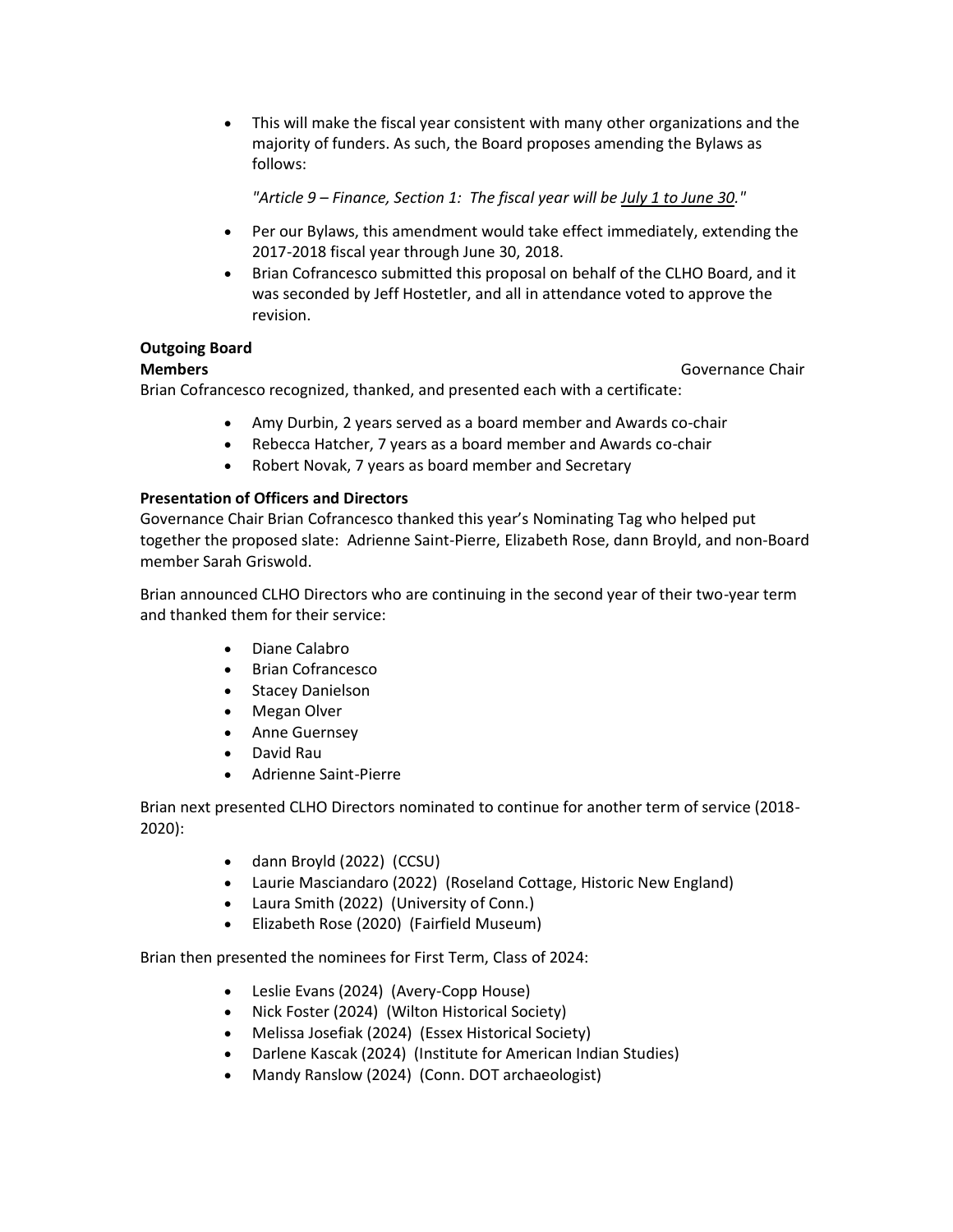Brian stated that these nine people are proposed for the CLHO Board of Directors for the 2018- 2020 term. Adrienne Saint Pierre asked 3 times if there are nominations from the floor, and there were none. The Secretary (Rob Novak/Megan Olver) cast 1 ballot to approve the new Board of Directors. A motion to accept the slate was made by Melissa Josefiak and seconded by Stacey Danielson. All in attendance voted to approve the slate of board of directors.

Brian then presented the proposed Slate of Officers, with the Nominating TAG proposing Megan Olver to serve a first two-year term as Secretary, and Diane Calabro a second two-year term as Treasurer, with Adrienne Saint-Pierre and Elizabeth Rose continuing their current two-year terms:

- President: Adrienne Saint-Pierre (2021)
- Vice President: Elizabeth Rose (2020)
- Secretary: Megan Olver (2023)
- Treasurer: Diane Calabro (2021)

Adrienne Saint Pierre asked 3 times if there are other nominations from the floor, and there were none. The Secretary (Rob Novak/Megan Olver) cast 1 ballot to approve the Officers. A motion to accept the slate was made by Melissa Josefiak and seconded by Stacey Danielson. All in attendance voted to approve the slate of officers.

#### **Closing Remarks by President Adrienne Saint-Pierre.**

Look forward to another productive year working with members and partners, helping achieve shared goals. Invited people to participate in CLHO programs, and noted that there are several this summer, which will be announced in e-blasts and newsletters. Also noted that by popular demand there will be another program on Legal Issues in Museums this fall. Remarked that we will continue to bring in new users to Collective Access, with the goal of populating the new portal Conn. Collections, which offers the potential for even the smallest organizations to make their collections globally accessible. Also pleased to say that under Laurie Lamarre's direction CLHO will be doing a course on Material Culture Studies at CCSU this fall, with past and present Board members providing assistance.

Adrienne then announced that Laurie Lamarre will be leaving her position as the Executive Director on June 29, 2018, and promised to keep everyone informed about the next steps for CLHO. She made a motion to adjourn the meeting, which was seconded and the meeting was adjourned at 9:30 a.m.